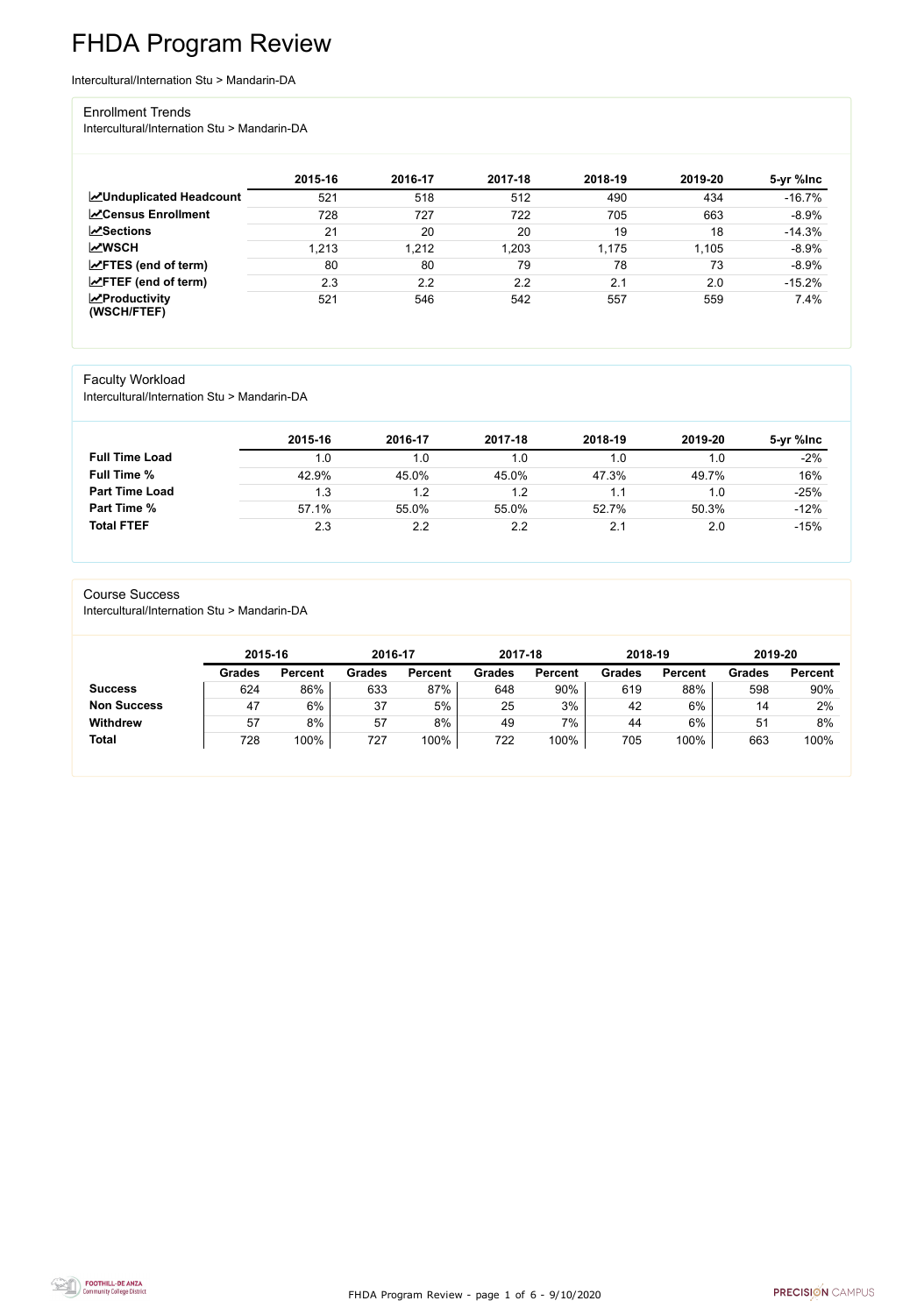FHDA Program Review - page 2 of 6 - 9/10/2020



## Course Success for African American, Latinx, and Filipinx Students

## Course Success for Asian, Native American, Pacific Islander, White, and Decline to State Students

|                    | 2015-16       |                | 2016-17       |                | 2017-18       |                | 2018-19       |                | 2019-20       |                |
|--------------------|---------------|----------------|---------------|----------------|---------------|----------------|---------------|----------------|---------------|----------------|
|                    | <b>Grades</b> | <b>Percent</b> | <b>Grades</b> | <b>Percent</b> | <b>Grades</b> | <b>Percent</b> | <b>Grades</b> | <b>Percent</b> | <b>Grades</b> | <b>Percent</b> |
| <b>Success</b>     | 40            | 62%            | 25            | 58%            | 37            | 82%            | 48            | 70%            | 39            | 70%            |
| <b>Non Success</b> | 12            | 18%            |               | 19%            |               | 4%             | 10            | 14%            |               | 5%             |
| <b>Withdrew</b>    | 13            | 20%            | 10            | 23%            |               | 13%            | 11            | 16%            | 14            | 25%            |
| <b>Total</b>       | 65            | 100%           | 43            | 100%           | 45            | 100%           | 69            | 100%           | 56            | 100%           |

|                    | 2015-16       |                | 2016-17       |                | 2017-18       |                | 2018-19       |                | 2019-20       |                |
|--------------------|---------------|----------------|---------------|----------------|---------------|----------------|---------------|----------------|---------------|----------------|
|                    | <b>Grades</b> | <b>Percent</b> | <b>Grades</b> | <b>Percent</b> | <b>Grades</b> | <b>Percent</b> | <b>Grades</b> | <b>Percent</b> | <b>Grades</b> | <b>Percent</b> |
| <b>Success</b>     | 584           | 88%            | 608           | 89%            | 611           | 90%            | 571           | 90%            | 559           | 92%            |
| <b>Non Success</b> | 35            | 5%             | 29            | 4%             | 23            | 3%             | 32            | 5%             |               | 2%             |
| <b>Withdrew</b>    | 44            | 7%             | 47            | 7%             | 43            | 6%             | 33            | 5%             | 37            | 6%             |
| <b>Total</b>       | 663           | 100%           | 684           | 100%           | 677           | 100%           | 636           | 100%           | 607           | 100%           |
|                    |               |                |               |                |               |                |               |                |               |                |

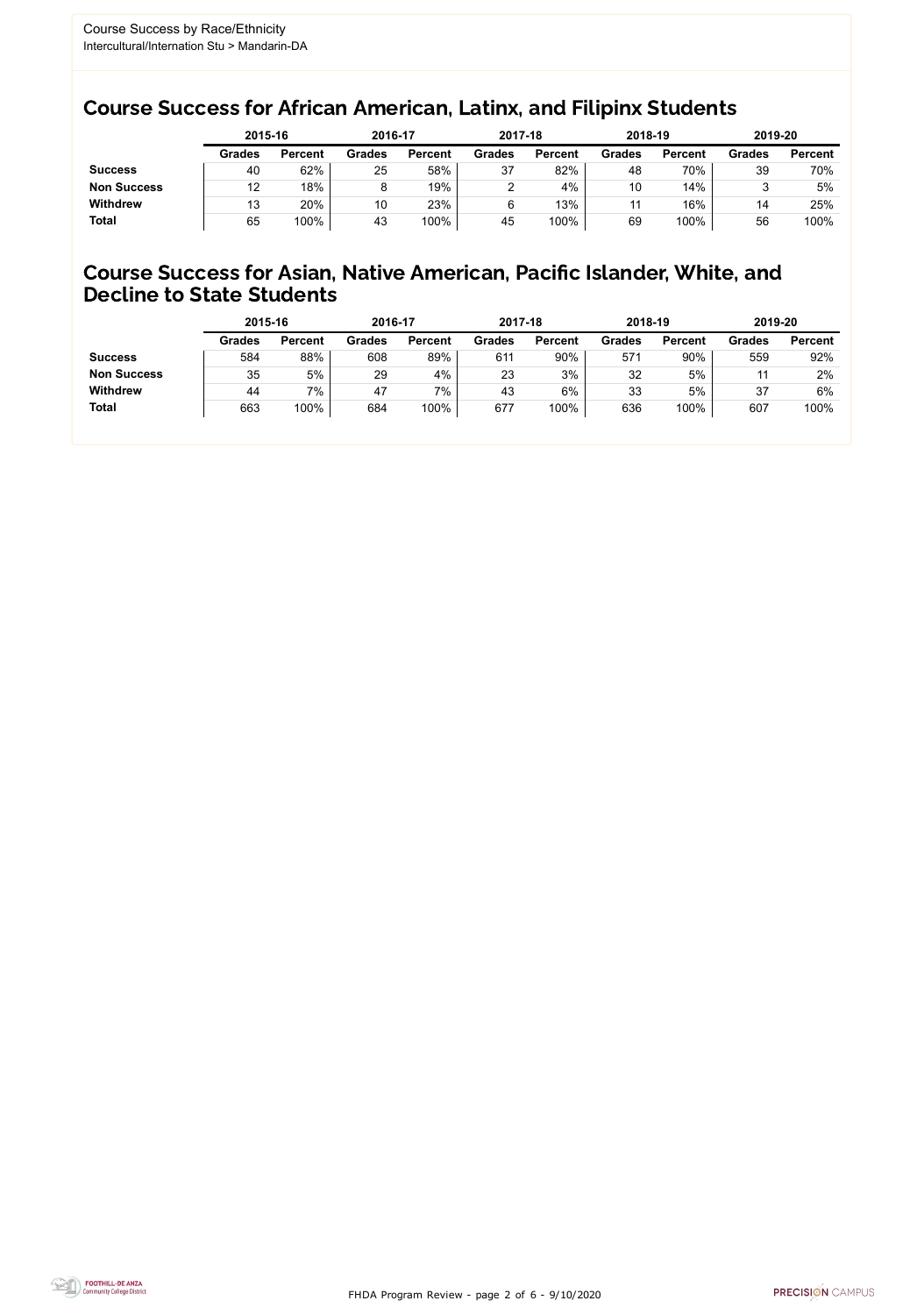

Some courses may continue to be listed but no longer have data due to renumbering or because the course was not offered in the past five years.



## by Gender

|                     | 2015-16 |                |     | 2016-17        |     | 2017-18        |     | 2018-19        |     | 2019-20        |  |
|---------------------|---------|----------------|-----|----------------|-----|----------------|-----|----------------|-----|----------------|--|
|                     | Enr     | <b>Percent</b> | Enr | <b>Percent</b> | Enr | <b>Percent</b> | Enr | <b>Percent</b> | Enr | <b>Percent</b> |  |
| <b>Female</b>       | 323     | 44%            | 318 | 44%            | 303 | 42%            | 291 | 41%            | 292 | 44%            |  |
| <b>Male</b>         | 402     | 55%            | 405 | 56%            | 417 | 58%            | 409 | 58%            | 362 | 55%            |  |
| <b>Not Reported</b> |         | 0%             |     | $1\%$          | റ   | 0%             | ა   | $1\%$          |     | $1\%$          |  |
| <b>Total</b>        | 728     | 100%           | 727 | 100%           | 722 | 100%           | 705 | 100%           | 663 | 100%           |  |

## by Ethnicity

|                         | 2015-16 |                |     | 2016-17        |     | 2017-18        |            | 2018-19        |     | 2019-20        |  |
|-------------------------|---------|----------------|-----|----------------|-----|----------------|------------|----------------|-----|----------------|--|
|                         | Enr     | <b>Percent</b> | Enr | <b>Percent</b> | Enr | <b>Percent</b> | <b>Enr</b> | <b>Percent</b> | Enr | <b>Percent</b> |  |
| <b>African American</b> | 5       | $1\%$          | 8   | $1\%$          | 3   | 0%             | 6          | 1%             | 4   | 1%             |  |
| Asian                   | 554     | 76%            | 573 | 79%            | 594 | 82%            | 565        | 80%            | 520 | 78%            |  |
| <b>Filipinx</b>         | 13      | 2%             | 4   | $1\%$          | 16  | 2%             | 13         | 2%             | 15  | 2%             |  |
| Latinx                  | 47      | 6%             | 31  | 4%             | 26  | 4%             | 50         | 7%             | 37  | 6%             |  |
| <b>Native American</b>  | 0       | $0\%$          | 6   | $1\%$          | 2   | $0\%$          | 6          | $1\%$          | 3   | $0\%$          |  |
| <b>Pacific Islander</b> | 3       | $0\%$          | 4   | $1\%$          |     | $0\%$          | 0          | $0\%$          |     | $0\%$          |  |
| White                   | 72      | 10%            | 67  | 9%             | 60  | 8%             | 56         | 8%             | 62  | 9%             |  |
| <b>Decline to State</b> | 34      | 5%             | 34  | 5%             | 20  | 3%             | 9          | $1\%$          | 21  | 3%             |  |
| <b>Total</b>            | 728     | 100%           | 727 | 100%           | 722 | 100%           | 705        | 100%           | 663 | 100%           |  |

## by Age

|              | 2015-16 |                |     | 2016-17        |     | 2017-18        |     | 2018-19        | 2019-20 |                |
|--------------|---------|----------------|-----|----------------|-----|----------------|-----|----------------|---------|----------------|
|              | Enr     | <b>Percent</b> | Enr | <b>Percent</b> | Enr | <b>Percent</b> | Enr | <b>Percent</b> | Enr     | <b>Percent</b> |
| 19 or less   | 148     | 20%            | 155 | 21%            | 129 | 18%            | 161 | 23%            | 130     | 20%            |
| $20 - 24$    | 365     | 50%            | 377 | 52%            | 406 | 56%            | 371 | 53%            | 350     | 53%            |
| 25-39        | 169     | 23%            | 158 | 22%            | 138 | 19%            | 141 | 20%            | 139     | 21%            |
| $40 +$       | 46      | 6%             | 37  | 5%             | 49  | 7%             | 32  | 5%             | 44      | 7%             |
| <b>Total</b> | 728     | 100%           | 727 | 100%           | 722 | 100%           | 705 | 100%           | 663     | 100%           |

## by Education Level

|                           | 2015-16 |                |     | 2016-17        |     | 2017-18        |     | 2018-19        | 2019-20 |                |
|---------------------------|---------|----------------|-----|----------------|-----|----------------|-----|----------------|---------|----------------|
|                           | Enr     | <b>Percent</b> | Enr | <b>Percent</b> | Enr | <b>Percent</b> | Enr | <b>Percent</b> | Enr     | <b>Percent</b> |
| <b>Bachelor or higher</b> | 129     | 18%            | 113 | 16%            | 107 | 15%            | 89  | 13%            | 108     | 16%            |
| <b>Associate</b>          | 18      | 2%             | 9   | $1\%$          | 11  | 2%             | 13  | 2%             |         | 3%             |
| <b>HS/Equivalent</b>      | 468     | 64%            | 461 | 63%            | 492 | 68%            | 482 | 68%            | 451     | 68%            |
| <b>All Other</b>          | 113     | 16%            | 144 | 20%            | 112 | 16%            | 121 | 17%            | 87      | 13%            |
| <b>Total</b>              | 728     | 100%           | 727 | 100%           | 722 | 100%           | 705 | 100%           | 663     | 100%           |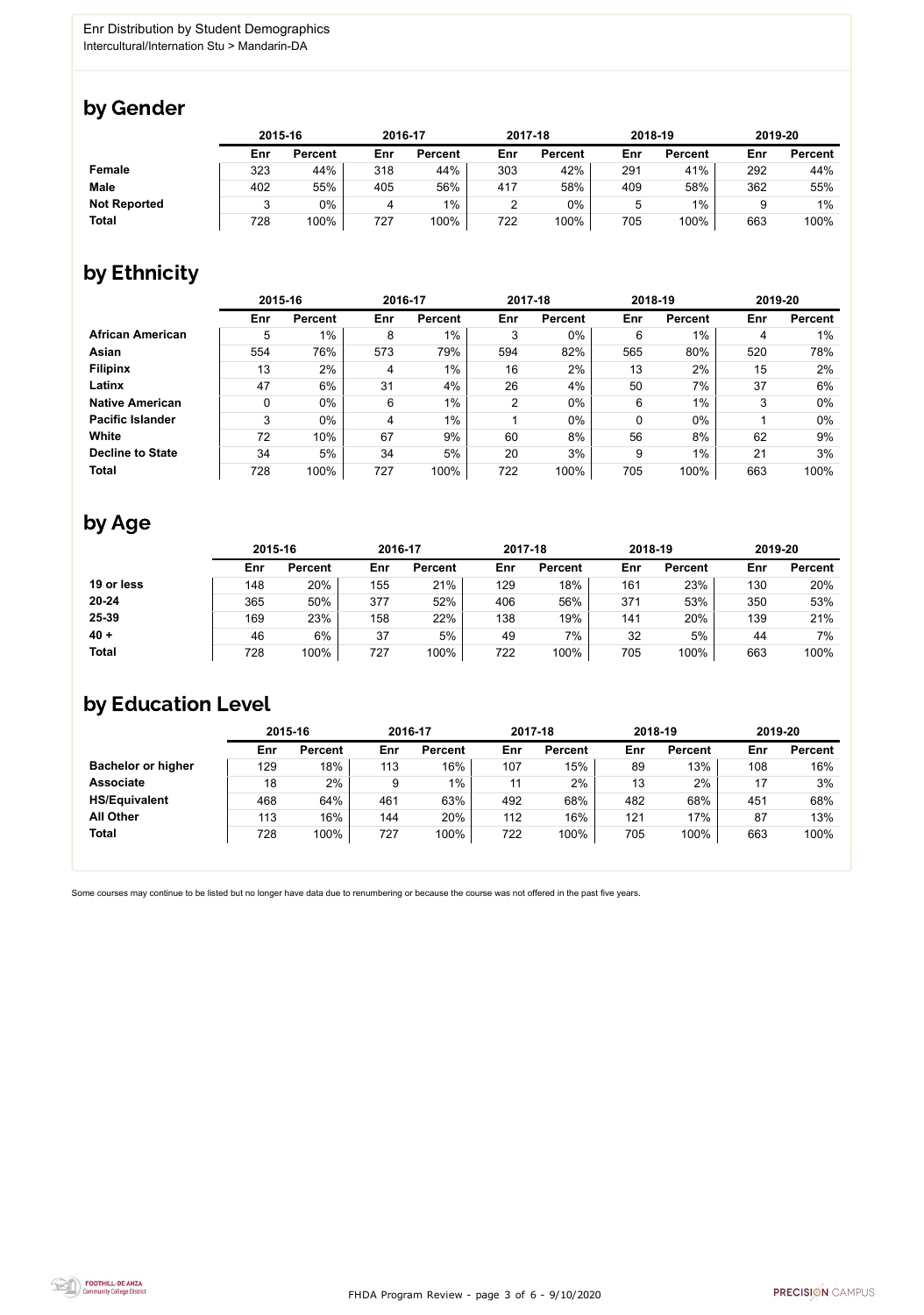FHDA Program Review - page 4 of 6 - 9/10/2020



## Success Rates by Gender Intercultural/Internation Stu > Mandarin-DA

|                     | 2019-20        |                 |               |                |               |                |               |                |  |  |  |
|---------------------|----------------|-----------------|---------------|----------------|---------------|----------------|---------------|----------------|--|--|--|
|                     | <b>Success</b> | <b>Withdrew</b> |               | <b>Total</b>   |               |                |               |                |  |  |  |
|                     | <b>Grades</b>  | <b>Percent</b>  | <b>Grades</b> | <b>Percent</b> | <b>Grades</b> | <b>Percent</b> | <b>Grades</b> | <b>Percent</b> |  |  |  |
| <b>Female</b>       | 275            | 94%             | 6             | 2%             | 11            | 4%             | 292           | 100%           |  |  |  |
| <b>Male</b>         | 315            | 87%             |               | 2%             | 40            | 11%            | 362           | 100%           |  |  |  |
| <b>Not Reported</b> |                | 89%             |               | 11%            |               | $0\%$          | g             | 100%           |  |  |  |
| All                 | 598            | 90%             | 14            | 2%             | 51            | 8%             | 663           | 100%           |  |  |  |

|                     |                | 2018-19        |                    |                |                 |                |               |                |  |  |  |  |
|---------------------|----------------|----------------|--------------------|----------------|-----------------|----------------|---------------|----------------|--|--|--|--|
|                     | <b>Success</b> |                | <b>Non Success</b> |                | <b>Withdrew</b> |                |               | <b>Total</b>   |  |  |  |  |
|                     | <b>Grades</b>  | <b>Percent</b> | <b>Grades</b>      | <b>Percent</b> | <b>Grades</b>   | <b>Percent</b> | <b>Grades</b> | <b>Percent</b> |  |  |  |  |
| <b>Female</b>       | 261            | 90%            | 15                 | 5%             | 15              | 5%             | 291           | 100%           |  |  |  |  |
| <b>Male</b>         | 354            | 87%            | 27                 | 7%             | 28              | $7\%$          | 409           | 100%           |  |  |  |  |
| <b>Not Reported</b> | 4              | 80%            |                    | 0%             |                 | 20%            | ა             | 100%           |  |  |  |  |
| All                 | 619            | 88%            | 42                 | 6%             | 44              | 6%             | 705           | 100%           |  |  |  |  |

|                     |                | 2017-18        |                    |                |                 |                |               |                |  |  |  |  |
|---------------------|----------------|----------------|--------------------|----------------|-----------------|----------------|---------------|----------------|--|--|--|--|
|                     | <b>Success</b> |                | <b>Non Success</b> |                | <b>Withdrew</b> |                | <b>Total</b>  |                |  |  |  |  |
|                     | <b>Grades</b>  | <b>Percent</b> | <b>Grades</b>      | <b>Percent</b> | <b>Grades</b>   | <b>Percent</b> | <b>Grades</b> | <b>Percent</b> |  |  |  |  |
| Female              | 279            | 92%            | 5                  | 2%             | 19              | 6%             | 303           | 100%           |  |  |  |  |
| <b>Male</b>         | 367            | 88%            | 20                 | 5%             | 30              | 7%             | 417           | 100%           |  |  |  |  |
| <b>Not Reported</b> |                | 100%           |                    | $0\%$          |                 | 0%             | ∼             | 100%           |  |  |  |  |
| All                 | 648            | 90%            | 25                 | 3%             | 49              | 7%             | 722           | 100%           |  |  |  |  |

|                     |               | 2016-17        |               |                |                 |                |               |                |  |
|---------------------|---------------|----------------|---------------|----------------|-----------------|----------------|---------------|----------------|--|
|                     |               | <b>Success</b> |               |                | <b>Withdrew</b> |                | <b>Total</b>  |                |  |
|                     | <b>Grades</b> | <b>Percent</b> | <b>Grades</b> | <b>Percent</b> | <b>Grades</b>   | <b>Percent</b> | <b>Grades</b> | <b>Percent</b> |  |
| Female              | 295           | 93%            |               | 3%             | 14              | 4%             | 318           | 100%           |  |
| <b>Male</b>         | 334           | 82%            | 28            | 7%             | 43              | 11%            | 405           | 100%           |  |
| <b>Not Reported</b> | 4             | 100%           |               | 0%             |                 | $0\%$          | 4             | 100%           |  |
| All                 | 633           | 87%            | 37            | 5%             | 57              | 8%             | 727           | 100%           |  |

|                     | 2015-16       |                                                         |               |                |               |                |               |                |  |
|---------------------|---------------|---------------------------------------------------------|---------------|----------------|---------------|----------------|---------------|----------------|--|
|                     |               | <b>Withdrew</b><br><b>Non Success</b><br><b>Success</b> |               |                |               |                |               | <b>Total</b>   |  |
|                     | <b>Grades</b> | <b>Percent</b>                                          | <b>Grades</b> | <b>Percent</b> | <b>Grades</b> | <b>Percent</b> | <b>Grades</b> | <b>Percent</b> |  |
| Female              | 279           | 86%                                                     | 17            | 5%             | 27            | 8%             | 323           | 100%           |  |
| <b>Male</b>         | 344           | 86%                                                     | 28            | 7%             | 30            | 7%             | 402           | 100%           |  |
| <b>Not Reported</b> |               | 33%                                                     | າ             | 67%            | υ             | $0\%$          |               | 100%           |  |
| All                 | 624           | 86%                                                     | 47            | 6%             | 57            | 8%             | 728           | 100%           |  |

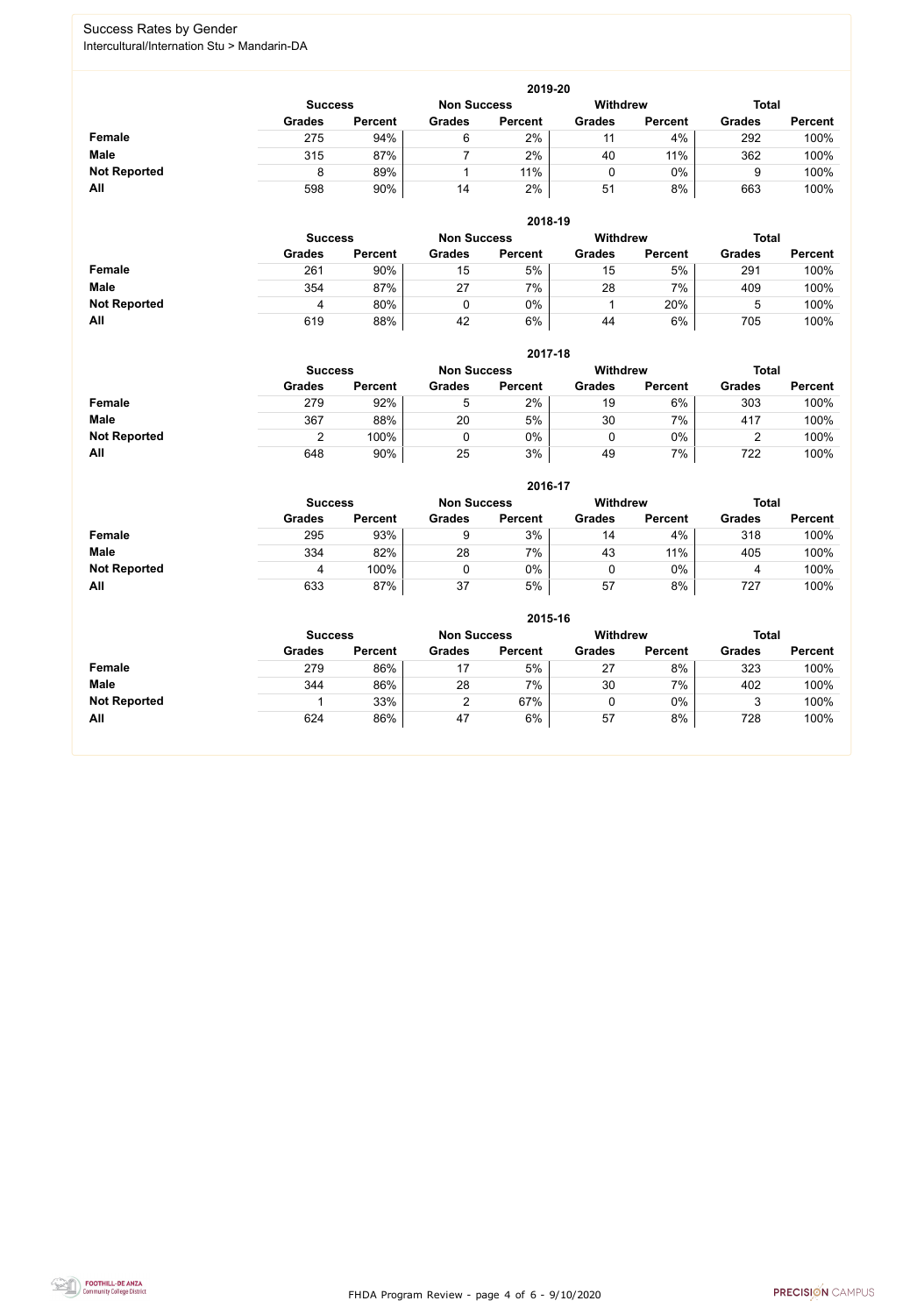FHDA Program Review - page 5 of 6 - 9/10/2020



## Success Rates by Age Intercultural/Internation Stu > Mandarin-DA

|            | 2019-20        |                    |               |                 |               |                |               |                |  |
|------------|----------------|--------------------|---------------|-----------------|---------------|----------------|---------------|----------------|--|
|            | <b>Success</b> | <b>Non Success</b> |               | <b>Withdrew</b> |               | <b>Total</b>   |               |                |  |
|            | <b>Grades</b>  | <b>Percent</b>     | <b>Grades</b> | <b>Percent</b>  | <b>Grades</b> | <b>Percent</b> | <b>Grades</b> | <b>Percent</b> |  |
| 19 or less | 117            | 90%                | 0             | 0%              | 13            | 10%            | 130           | 100%           |  |
| $20 - 24$  | 325            | 93%                | 6             | 2%              | 19            | 5%             | 350           | 100%           |  |
| 25-39      | 118            | 85%                |               | 5%              | 14            | 10%            | 139           | 100%           |  |
| $40 +$     | 38             | 86%                |               | 2%              | 5             | 11%            | 44            | 100%           |  |
| All        | 598            | 90%                | 14            | 2%              | 51            | 8%             | 663           | 100%           |  |

|            | 2018-19        |                    |               |                 |               |                |               |                |  |
|------------|----------------|--------------------|---------------|-----------------|---------------|----------------|---------------|----------------|--|
|            | <b>Success</b> | <b>Non Success</b> |               | <b>Withdrew</b> |               | <b>Total</b>   |               |                |  |
|            | <b>Grades</b>  | <b>Percent</b>     | <b>Grades</b> | <b>Percent</b>  | <b>Grades</b> | <b>Percent</b> | <b>Grades</b> | <b>Percent</b> |  |
| 19 or less | 148            | 92%                |               | 4%              | 6             | 4%             | 161           | 100%           |  |
| $20 - 24$  | 331            | 89%                | 19            | 5%              | 21            | 6%             | 371           | 100%           |  |
| 25-39      | 117            | 83%                | 11            | 8%              | 13            | 9%             | 141           | 100%           |  |
| $40 +$     | 23             | 72%                | 5             | 16%             | 4             | 13%            | 32            | 100%           |  |
| All        | 619            | 88%                | 42            | 6%              | 44            | 6%             | 705           | 100%           |  |

### **2017-18**



|            |                |                    |               | 2017-18         |               |                |               |                |
|------------|----------------|--------------------|---------------|-----------------|---------------|----------------|---------------|----------------|
|            | <b>Success</b> | <b>Non Success</b> |               | <b>Withdrew</b> |               | <b>Total</b>   |               |                |
|            | <b>Grades</b>  | <b>Percent</b>     | <b>Grades</b> | <b>Percent</b>  | <b>Grades</b> | <b>Percent</b> | <b>Grades</b> | <b>Percent</b> |
| 19 or less | 122            | 95%                |               | 2%              | 5             | 4%             | 129           | 100%           |
| $20 - 24$  | 377            | 93%                | 11            | 3%              | 18            | 4%             | 406           | 100%           |
| 25-39      | 110            | 80%                | 8             | 6%              | 20            | 14%            | 138           | 100%           |
| $40 +$     | 39             | 80%                | 4             | 8%              | 6             | 12%            | 49            | 100%           |
| All        | 648            | 90%                | 25            | 3%              | 49            | 7%             | 722           | 100%           |

|            | 2016-17        |                    |               |                 |               |                |               |                |  |
|------------|----------------|--------------------|---------------|-----------------|---------------|----------------|---------------|----------------|--|
|            | <b>Success</b> | <b>Non Success</b> |               | <b>Withdrew</b> |               | <b>Total</b>   |               |                |  |
|            | <b>Grades</b>  | <b>Percent</b>     | <b>Grades</b> | <b>Percent</b>  | <b>Grades</b> | <b>Percent</b> | <b>Grades</b> | <b>Percent</b> |  |
| 19 or less | 145            | 94%                | 3             | 2%              |               | 5%             | 155           | 100%           |  |
| $20 - 24$  | 341            | 90%                | 13            | 3%              | 23            | 6%             | 377           | 100%           |  |
| 25-39      | 118            | 75%                | 16            | 10%             | 24            | 15%            | 158           | 100%           |  |
| $40 +$     | 29             | 78%                | 5             | 14%             | 3             | 8%             | 37            | 100%           |  |
| All        | 633            | 87%                | 37            | 5%              | 57            | 8%             | 727           | 100%           |  |

|            | 2015-16                              |                |               |                |                 |                |               |                |  |
|------------|--------------------------------------|----------------|---------------|----------------|-----------------|----------------|---------------|----------------|--|
|            | <b>Non Success</b><br><b>Success</b> |                |               |                | <b>Withdrew</b> |                | <b>Total</b>  |                |  |
|            | <b>Grades</b>                        | <b>Percent</b> | <b>Grades</b> | <b>Percent</b> | <b>Grades</b>   | <b>Percent</b> | <b>Grades</b> | <b>Percent</b> |  |
| 19 or less | 138                                  | 93%            | 5             | 3%             | 5               | 3%             | 148           | 100%           |  |
| $20 - 24$  | 314                                  | 86%            | 26            | 7%             | 25              | 7%             | 365           | 100%           |  |
| 25-39      | 135                                  | 80%            | 14            | 8%             | 20              | 12%            | 169           | 100%           |  |
| $40 +$     | 37                                   | 80%            | າ             | 4%             |                 | 15%            | 46            | 100%           |  |
| All        | 624                                  | 86%            | 47            | 6%             | 57              | 8%             | 728           | 100%           |  |